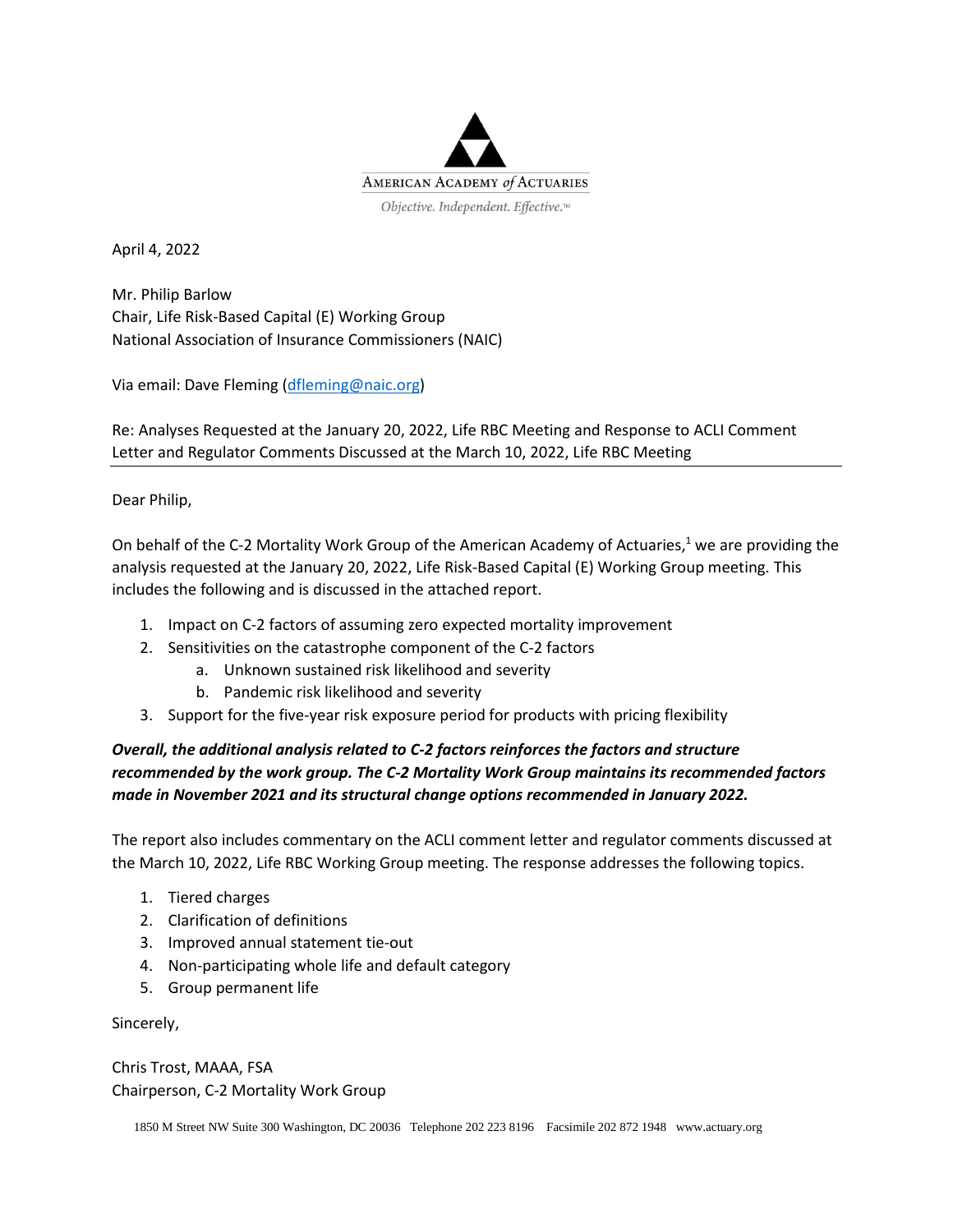Ryan Fleming, MAAA, FSA Vice Chairperson, C-2 Mortality Work Group

American Academy of Actuaries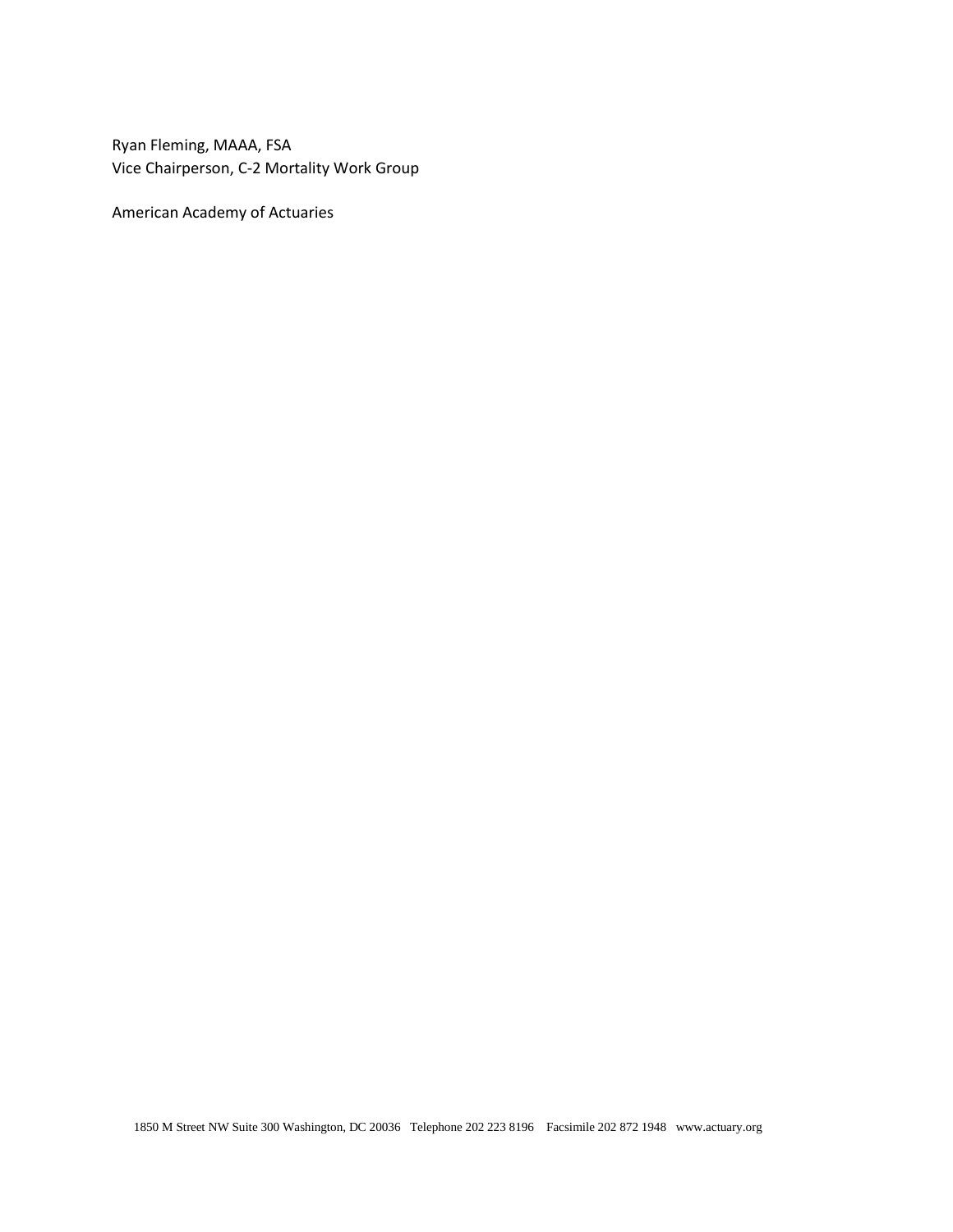# Life RBC – C-2 Mortality Risk

Regarding analysis requested at the January 20, 2022, Life Risk-Based Capital (RBC) (E) Working Group meeting and ACLI Comment Letter and Regulator Comments Discussed at the March 10, 2022, Life RBC (E) Working Group Meeting

| To: | NAIC Life RBC (E) Working Group                              |
|-----|--------------------------------------------------------------|
|     | From: American Academy of Actuaries C-2 Mortality Work Group |
|     | Date: April 4, 2022                                          |

## **Contents**

| Response to ACLI Comment Letter and Regulator Comments Discussed at the March 10, 2022, Meeting  8 |
|----------------------------------------------------------------------------------------------------|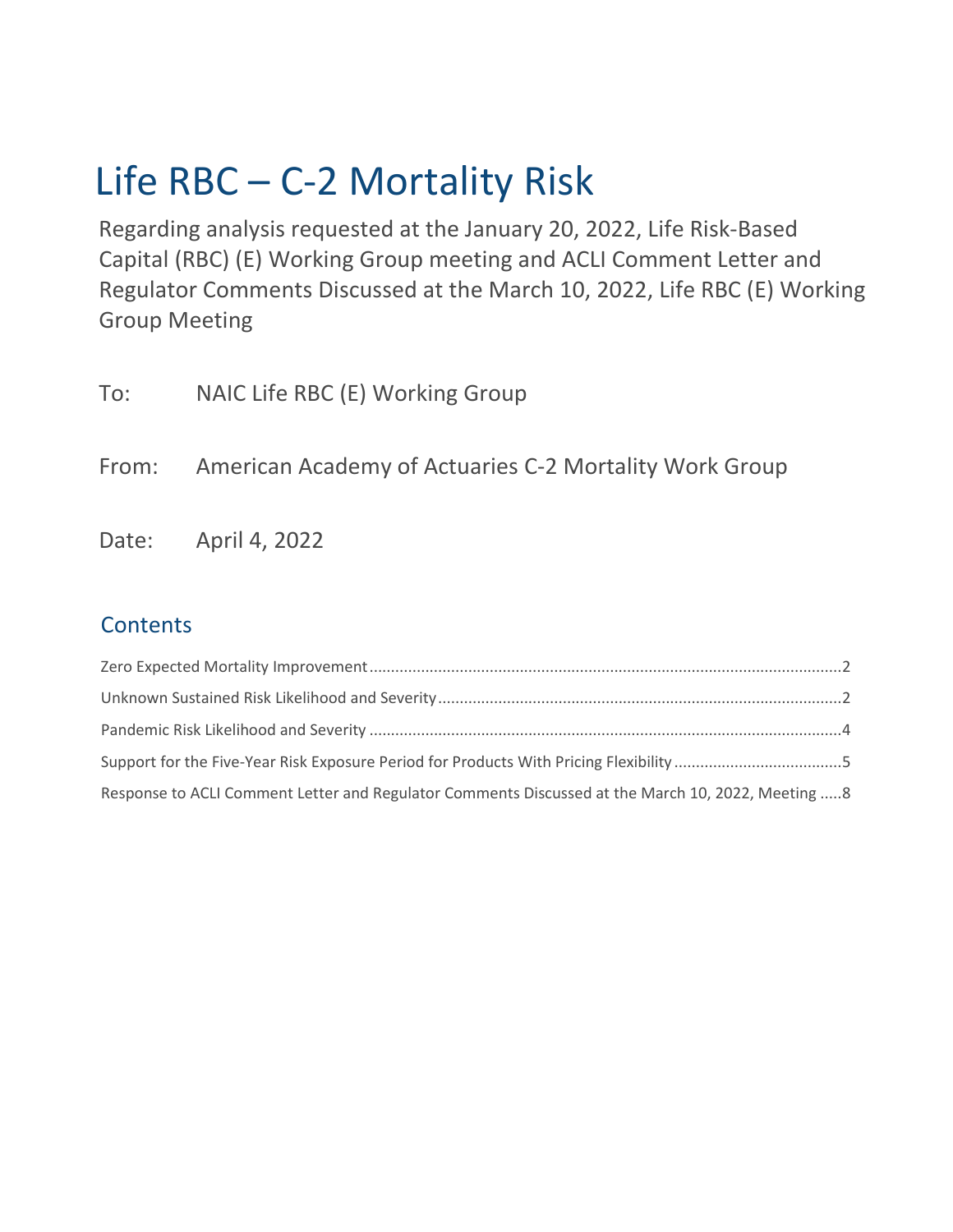# <span id="page-3-0"></span>Zero Expected Mortality Improvement

#### Assumptions From November 2021 Recommendation

Experience mortality improvement is set equal to the 2017 Society of Actuaries (SOA) mortality improvement scale for use with Actuarial Guideline (AG) 38 and VM-20. The rates vary by age and gender and are converted to lognormal rates for input in the model.

Trend risk is modeled to assess the risk that future mortality improvement is different than assumed. Historically, both mortality improvement (MI) and MI volatility have differed by historical period, gender, and age, among others. While average MI over long periods tends to stabilize, period-to-period MI can be quite different. An improvement distribution that captures these characteristics was developed while balancing the desire for simplicity. Deviation in mortality improvement is modeled across male/female and young/middle/old ages as correlated normally distributed random variables. An MI deviation is generated for each cohort in each year of each scenario. This allows for large differences year-to-year, consistent with historical data.

#### Sensitivity Test

An Academy C-2 Mortality Work Group sensitivity test was performed to assess the impact of assuming zero expected mortality improvement. The trend risk component remained included in the model and was assessed versus the zero expected mortality improvement. In the absence of the trend risk component, the recommended factors would be lower.

The results of this sensitivity test are shown below for the large size factors for individual life. Zeroing expected mortality improvement led to a slight increase in the factors for the longer projection periods due to the slightly higher risk associated with higher experience mortality rates. Group life factors would not be impacted consistent with the five-year individual life result.

*The C-2 Mortality Work Group continues with its suggestions, which include expected mortality improvement based on the SOA 2017 mortality improvement scale and the evaluation of trend risk versus this expectation.*

| Sensitivity - Impact of Zero Expected Mortality Improvement |                              |         |        |                    |         |        |  |  |
|-------------------------------------------------------------|------------------------------|---------|--------|--------------------|---------|--------|--|--|
| Pre-Tax RBC C-2 Factors - Large Size                        | Individual & Industrial Life |         |        | Change vs Baseline |         |        |  |  |
| Per \$1,000 of Inforce NAR                                  | 20 Year                      | 10 Year | 5 Year | 20 Year            | 10 Year | 5 Year |  |  |
| Baseline - 2017 Mortality Improvement Scale                 | 1.10                         | 0.75    | 0.50   |                    |         |        |  |  |
| <b>Zero Expected Mortality Improvement</b>                  | 1.20                         | 0.80    | 0.50   | 0.10               | 0.05    | 0.00   |  |  |

## <span id="page-3-1"></span>Unknown Sustained Risk Likelihood and Severity

#### Assumptions From November 2021 Recommendation

The catastrophe risk component of the model assesses the risk of a short-term spike in mortality or a longer-term increase in mortality from a currently unknown health event. This risk includes three components: a pandemic risk distribution, a terrorism risk distribution, and an unknown sustained risk distribution.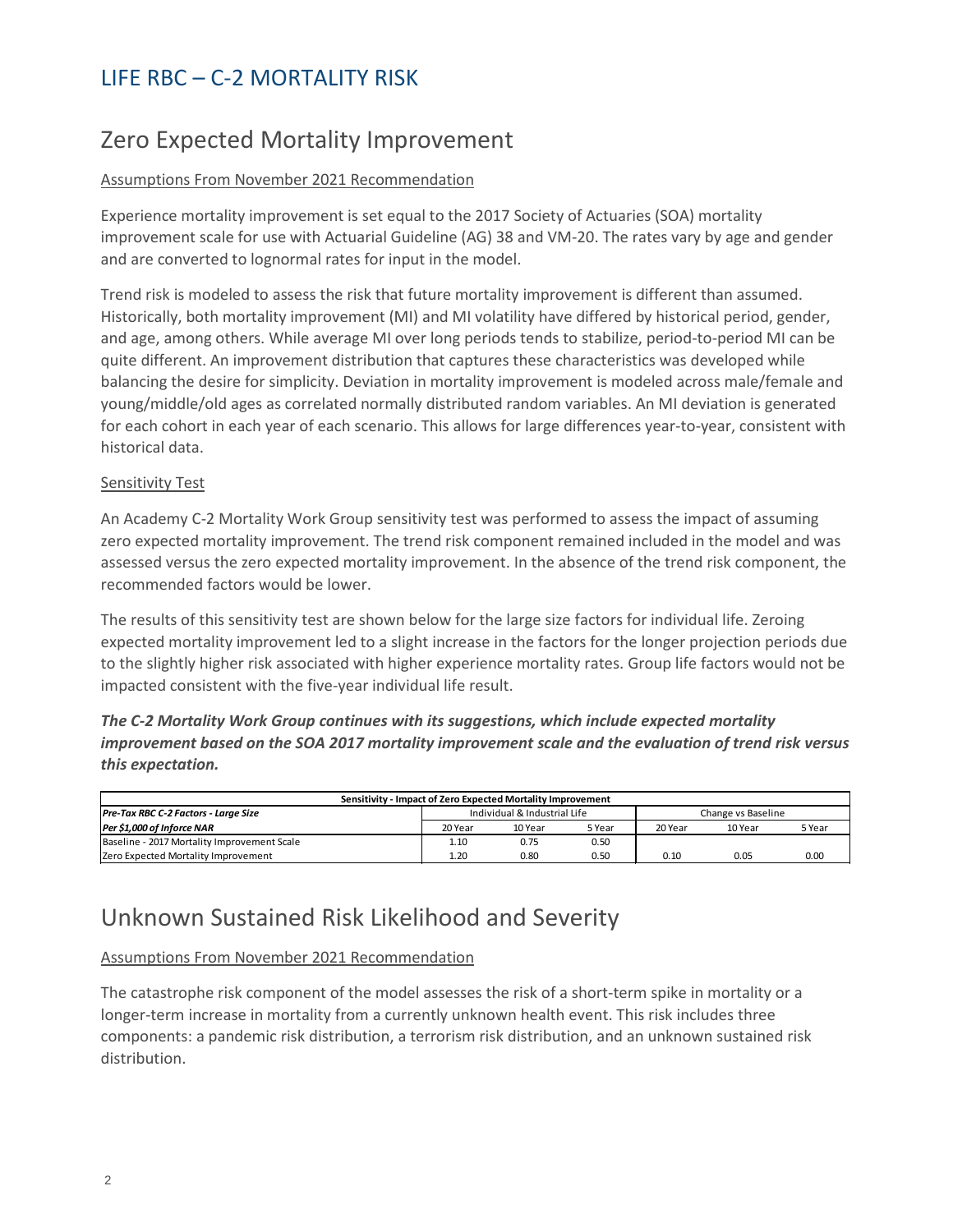The unknown sustained risk assumes a sustained increase in mortality from an unknown health event. The discrete distribution was calibrated from two historical health events impacting the U.S. population: HIV and opioid abuse. The mortality increase is defined as a 5% increase applied across all ages if triggered. The annual likelihood of the event occurring is 2.5%. If the event is triggered in the scenario, it continues for the lesser of the maximum duration assumption and remainder of the projection period. A 10-year period was selected for the maximum duration based on the historical events and to provide for an event lasting up to a decade. The maximum duration assumption is relevant only when modeling projection periods longer than this assumption. Given the sustained nature of the event, it can only occur once per scenario.

As highlighted in the chart below, the modeled catastrophe provides for deaths in excess of similar historical events due to assuming experience from the worst age band category. The worst age band category was selected to conservatively set the severity as life insurers could have exposure concentrated at certain ages impacted by this type of event.



#### **Sensitivity Testing**

Sensitivity tests were performed to assess the impact of increasing the likelihood and/or severity of an unknown sustained risk event.

The results of these sensitivity tests are shown below for the large size factors. The impact of increased likelihood and/or severity is more significant for the longer risk exposure periods. The impact to group life would be similar to the five-year individual life category. The impact to the small and medium size categories would be comparable on an absolute add-on basis. Increasing the impact of this component would provide for safety beyond the level to identify weakly capitalized companies, which may be misaligned with RBC objectives.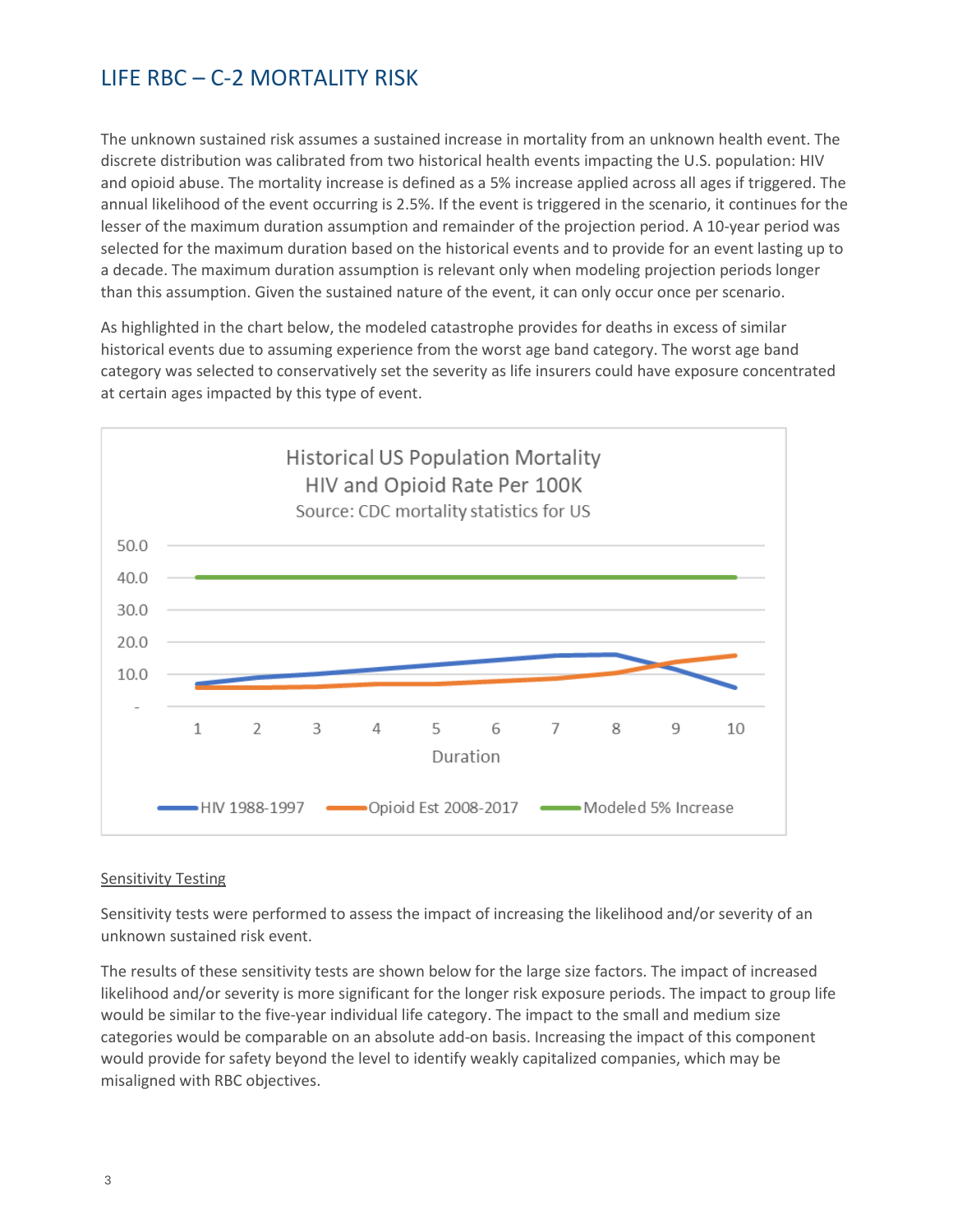*The C-2 Mortality Work Group maintains its recommendation, which includes conservatively setting both the likelihood and impact of an unknown sustained risk event.*

| Sensitivity - Impact of Alternative Unknown Sustained Risk Assumptions |                              |         |        |                    |         |        |  |
|------------------------------------------------------------------------|------------------------------|---------|--------|--------------------|---------|--------|--|
| Pre-Tax RBC C-2 Factors - Large Size                                   | Individual & Industrial Life |         |        | Change vs Baseline |         |        |  |
| Per \$1,000 of Inforce NAR                                             | 20 Year                      | 10 Year | 5 Year | 20 Year            | 10 Year | 5 Year |  |
| Baseline - 2.5% Annual Probability, 5% Increase                        | 1.10                         | 0.75    | 0.50   |                    |         |        |  |
| 5% Annual Probability, 5% Increase                                     | 1.25                         | 0.85    | 0.55   | 0.15               | 0.10    | 0.05   |  |
| 2.5% Annual Probability, 10% Increase                                  | 1.40                         | 1.05    | 0.60   | 0.30               | 0.30    | 0.10   |  |
| 5% Annual Probability, 10% Increase                                    | 1.65                         | 1.25    | 0.75   | 0.55               | 0.50    | 0.25   |  |

# <span id="page-5-0"></span>Pandemic Risk Likelihood and Severity

#### Assumptions From November 2021 Recommendation

The pandemic risk component assesses the risk of a one-year increase in mortality from a new pandemic, such a new flu strain. The distribution is discrete and was calibrated from historical observations and multiple sources: current RBC, Swiss Re's model, Solvency II, U.S. Centers for Disease Control and Prevention (CDC)/Department of Health and Human Services Pandemic Severity Assessment Framework (PSAF). Rates are expressed as deaths per 1,000 lives and are applied as an add-on across all ages if triggered. Multiple pandemics may occur in a given scenario. The table of annual likelihood and severity is shown below. The excess mortality from a pandemic may occur over multiple years. For modeling pandemics, the cumulative excess mortality is assumed to occur in a one-year period, which is a more conservative assumption than assuming that the same cumulative excess mortality occurs over multiple years.

| <b>Annual Probability</b> | <b>Excess Deaths Per 1K</b> |
|---------------------------|-----------------------------|
| 0.50%                     | 1.5                         |
| 0.50%                     | 0.7                         |
| 0.50%                     | 0.55                        |
| 0.50%                     | 0.35                        |
| 0.50%                     | 0.2                         |
| 0.50%                     | 0.1                         |
| 0.50%                     | 0.05                        |
| 96.50%                    |                             |

While the pandemic distribution was developed prior to the COVID-19 pandemic, the emerging experience from COVID-19 for group and individual life insurers has been assessed. *Early indications are that the COVID-19 experience for the life insurance industry falls within the distribution of pandemic severities above.* The SOA is conducting ongoing research for both individual and group life insurers. The links to the latest reports are shown below.

**Individual Life:** [https://www.soa.org/globalassets/assets/files/resources/research-report/2022/us-ind-life](https://www.soa.org/globalassets/assets/files/resources/research-report/2022/us-ind-life-covid-19-reported-claims.pdf)[covid-19-reported-claims.pdf](https://www.soa.org/globalassets/assets/files/resources/research-report/2022/us-ind-life-covid-19-reported-claims.pdf)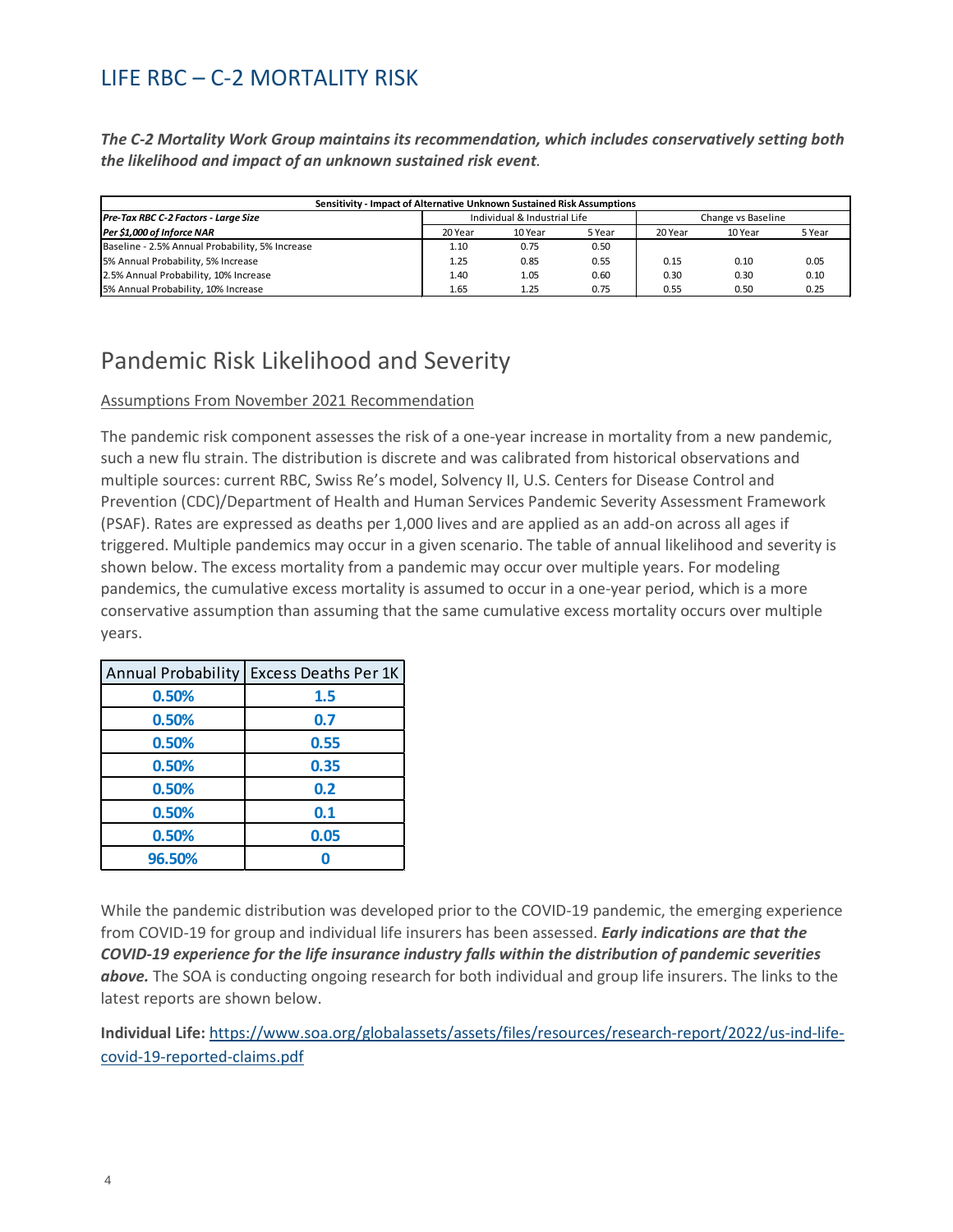### **Group Life:** [https://www.soa.org/globalassets/assets/files/resources/research-report/2022/group-life](https://www.soa.org/globalassets/assets/files/resources/research-report/2022/group-life-covid-19-mortality.pdf)[covid-19-mortality.pdf](https://www.soa.org/globalassets/assets/files/resources/research-report/2022/group-life-covid-19-mortality.pdf)

For individual life, the average reported excess mortality by amount (adjusted for trend) from the second quarter of 2020 through the third quarter of 2021 was 10% for the 1.5-year period. Assuming the pandemic lasts from two to three years at that average rate, the estimated cumulative excess mortality ranges from 20%-30%. Based on modeled mortality rates, this translates to estimated excess deaths of 0.5-0.7 per thousand.

For group life, the average reported excess mortality by amount from the second quarter of 2020 through the third quarter of 2021 was 29% for the 1.5-year period. Assuming the pandemic lasts from two to three years at that average rate, the estimated cumulative excess mortality ranges from 60% to 90%. Based on modeled mortality rates, this translates to estimated excess deaths of 0.8-1.2 per thousand.

Note, these are industry-wide estimates to assess reported COVID-19 experience versus the RBC pandemic distribution. Estimates could change based on the course of the COVID-19 pandemic and further research on mortality experience during this period. Insurer experience may vary greatly by company.

#### Sensitivity Testing

Sensitivity tests were performed to assess the impact of increasing the likelihood and/or severity of a pandemic.

The results of these sensitivity tests are shown below for the large size factors. The impact to group life and to the small and medium size categories would be similar. Increasing the impact of this component would provide for safety beyond the level to identify weakly capitalized companies, which may be misaligned with RBC objectives. The likelihood of future pandemics, given the COVID-19 pandemic, is uncertain, and there is the possibility of overreacting to current events. If future research provides new expert judgment on pandemic outcomes that are significantly different than the distribution assumed in the recommended factors, this would be justification for a new review of the C-2 factors.

| The C-2 Mortality Work Group maintains its suggestions, which includes a distribution of potential |
|----------------------------------------------------------------------------------------------------|
| outcomes providing for excess mortality at least as severe as the COVID-19 pandemic.               |

| Sensitivity - Impact of Alternative Pandemic Assumptions                |                              |         |        |                    |         |        |  |
|-------------------------------------------------------------------------|------------------------------|---------|--------|--------------------|---------|--------|--|
| Pre-Tax RBC C-2 Factors - Large Size                                    | Individual & Industrial Life |         |        | Change vs Baseline |         |        |  |
| Per \$1,000 of Inforce NAR                                              | 20 Year                      | 10 Year | 5 Year | 20 Year            | 10 Year | 5 Year |  |
| Baseline - 3.5% Aggregate Annual Probability, 0.05 - 1.50 Deaths / 1000 | 1.10                         | 0.75    | 0.50   |                    |         |        |  |
| Double Probability                                                      | 1.30                         | 1.00    | 0.75   | 0.20               | 0.25    | 0.25   |  |
| Double Impact                                                           | 1.50                         | 1.10    | 0.90   | 0.40               | 0.35    | 0.40   |  |
| Double Probability, Double Impact                                       | 2.00                         | 1.75    | 1.55   | 0.90               | 1.00    | 1.05   |  |

### <span id="page-6-0"></span>Support for the Five-Year Risk Exposure Period for Products With Pricing Flexibility

#### Assumptions From November 2021 Recommendation

The five-year risk exposure period in the modeling is intended to represent inforce blocks where pricing may be adjusted following adverse mortality experience due to the presence of non-guaranteed elements,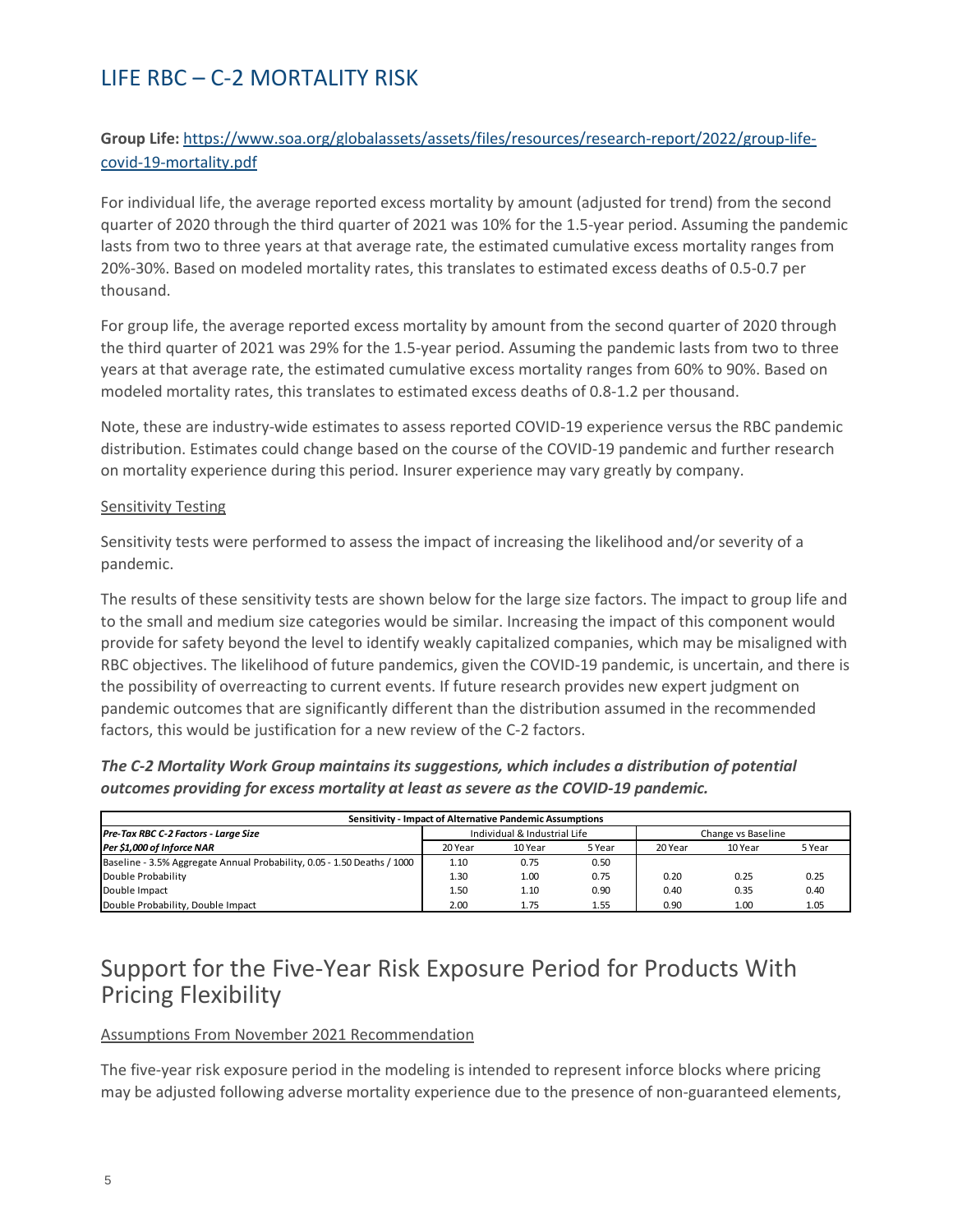which are not yet being charged at maximum levels. The five-year period represents a conservatively appropriate period where experience emerges, is subsequently studied, and implemented into inforce pricing through adjusting non-guaranteed elements. Examples of products with this flexibility are universal life products without secondary guarantees and participating whole life products.

#### Additional Support for the Five-Year Risk Exposure Period

The C-2 Mortality Work Group developed alternative versions of the model to directly simulate pricing flexibility to respond to emerging mortality experience. These versions of the model were run for 30 years, over which nearly 100% of the inforce business has run-off. Four versions of the model were developed as described below.

- 1. An actual-to-expected ratio is calculated for each projection year on a statutory loss/net amount at risk basis (death benefits minus reserves released). Pricing is adjusted on a five-year rolling average basis with a one-year lag for both positive and negative experience. Years prior to the projection start date have an actual-to-expected ratio of 100%.
- 2. Same as version 1 plus pricing adjustments don't occur unless outside of +/- 5% deviations on a rolling average basis. The 5% deviation aligns with the margin assumed in reserves to cover moderately adverse experience of 1 standard deviation.
- 3. Same as version 2 plus there are no pricing adjustments for the first five projection years.
- 4. Same as version 3 plus a 15% limit for the maximum margin available consistent with typical mortality loads applied in the loaded 2017 CSO table. Sensitivities with lower margins of 10% and 6% were also tested.

The results for a large inforce size are shown in the chart below. Versions 1 and 2 result in a capital factor lower than the recommendation for the five-year category. This is because pricing adjustments occur sooner than after five years. Versions 3 and 4 result in a capital factor consistent with the recommendation as the exposure periods are aligned at five years. These versions assume that there is sufficient margin available to offset changes in mortality experience beyond the five-year risk exposure period. With version 4 of the model, sensitivities performed at lower margins of 10% and 6% demonstrate that the capital factor increases to the extent margins are more limited.

*The C-2 Mortality Work Group maintains its suggestions to assign products with inforce pricing flexibility to the five-year risk exposure period category.*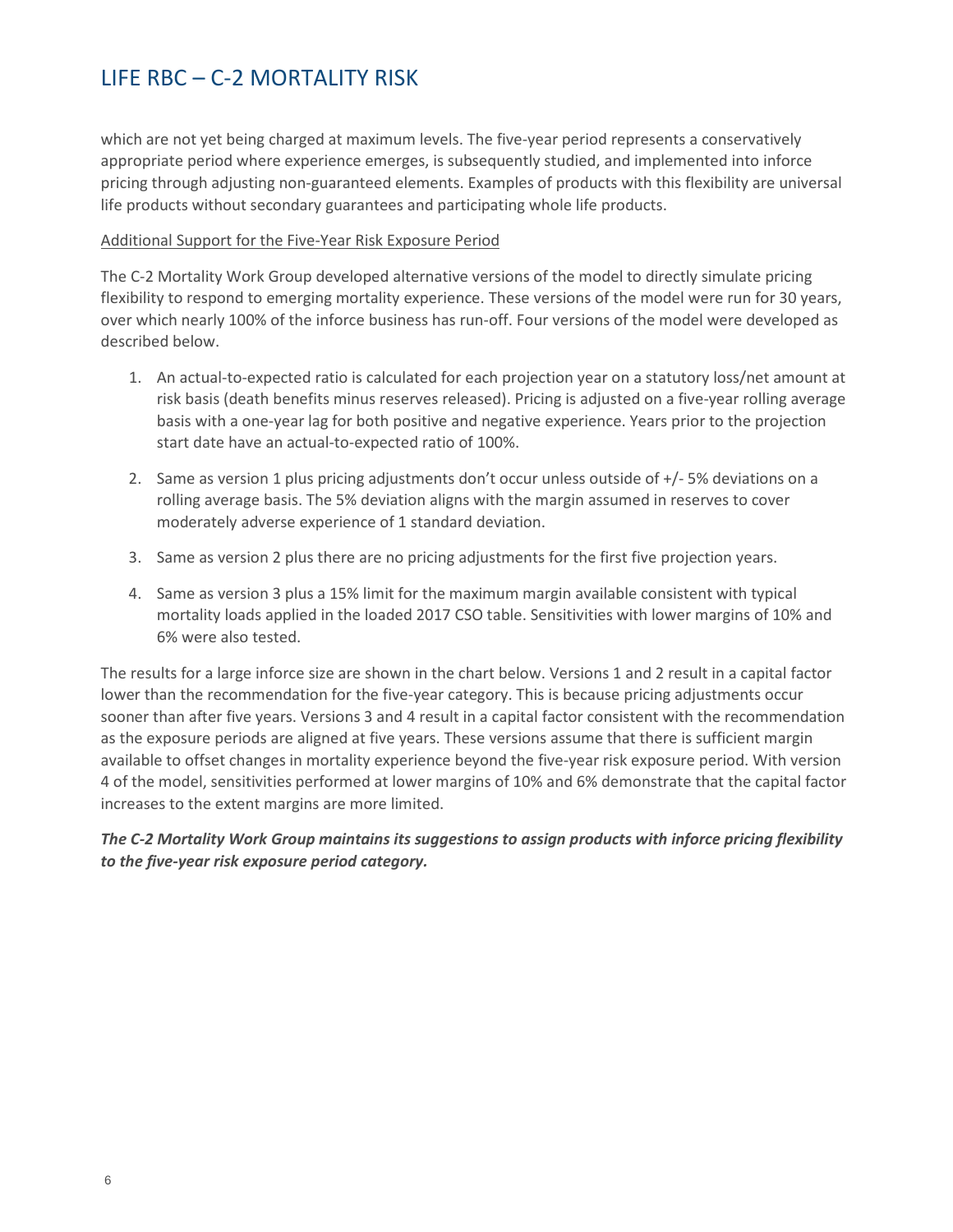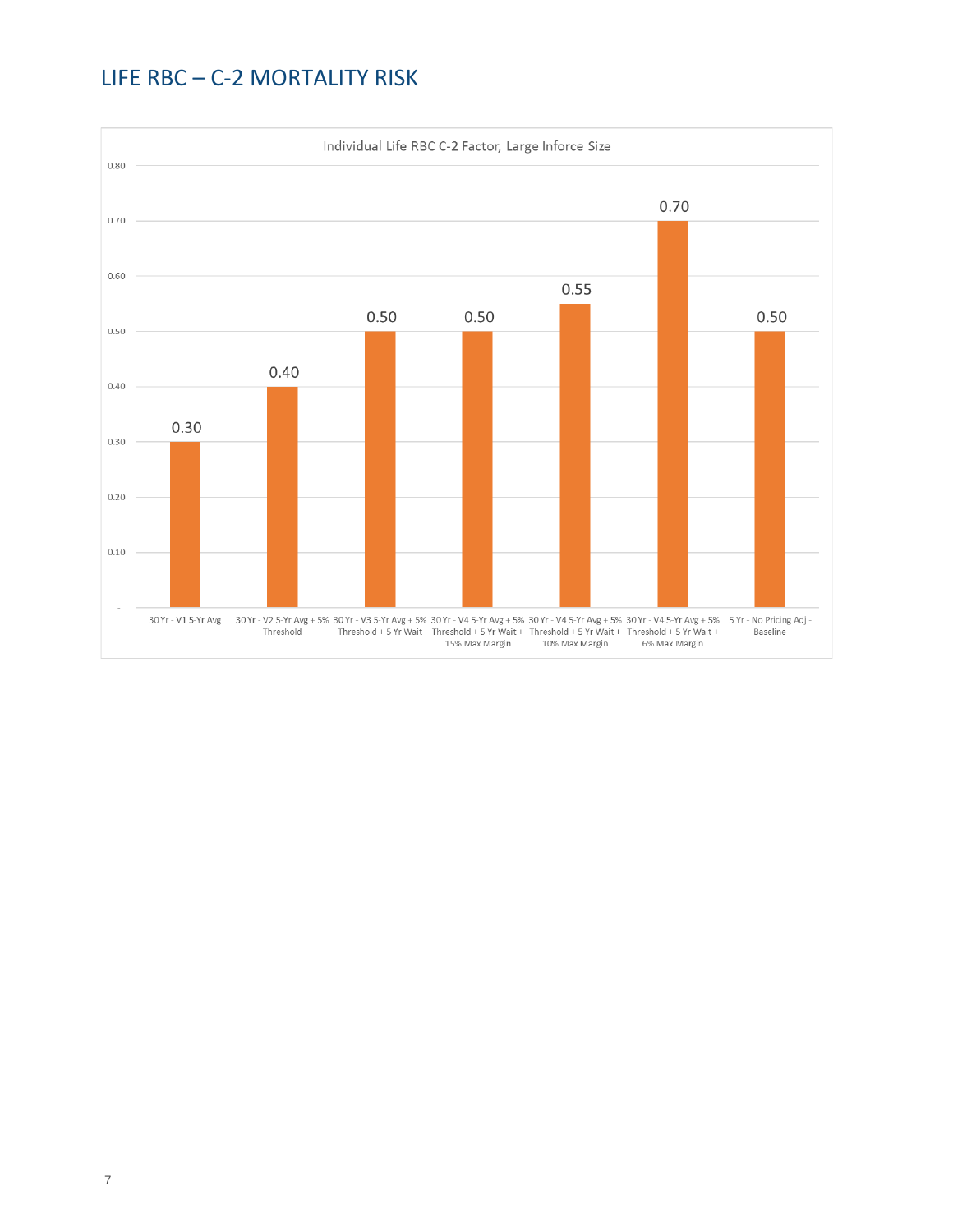### <span id="page-9-0"></span>Response to ACLI Comment Letter and Regulator Comments Discussed at the March 10, 2022, Meeting

#### Tiered Charges

The C-2 Mortality Work Group is supportive of tiering the factors applied to the net amount at risk based on the aggregate amounts for individual life and for group life. Either of the approaches suggested by the ACLI are acceptable solutions. The pro rata approach to the work group appears to be the logical approach because it spreads the tiering proportionately among the categories. The larger factors associated with smaller sizes are due to the volatility and level risk components. It makes sense that the aggregate volatility and level risks for a company are spread proportionately among the categories. The approach similar to the disability income factors would result in slightly more conservative capital amounts because the highest factor products are assigned first.

#### Clarification of Definitions

The categories in the recommended C-2 factors were developed broadly. The length of the risk exposure period was the distinguishing variable to differentiate risk through the factors. The practical implementation of the factors was to select product categories based on the existing annual statement reporting structure. Universal life with secondary guarantee products have the longest mortality guarantees on average. Term products fall in the middle on average. The all other life category represents products that have the ability to adjust current mortality rates for emerging experience. The C-2 Mortality Work Group recognizes that the categorization is not perfect in all instances but is intended to recognize differences in risk broadly based on the existing annual statement reporting structure. The categories are also intended to apply to all inforce business regardless of whether the reserving is pre- or post-principlesbased reserving.

#### Improved Annual Statement Tie-Out

The C-2 Mortality Work Group is supportive of efforts to report net amounts at risk directly in the annual statement. This practice would simplify the necessary/required data sources to be retrieved for the RBC C-2 Life calculation. Reporting the net amount at risk for each company and by product line may also provide meaningful information to financial statement users.

### *Option 1—Annual Statement Updates*

The information needed to calculate the net amount at risk by product would fit well in the Analysis of Increase in Reserves During the Year pages. The following lines could be added as a new section called Net Amount at Risk. All amounts would be as of December 31 of the current year and on a net of reinsurance basis.

- Line 18*: Amount of Insurance In Force*. This line should be equivalent to amounts reported on Line 23 of the Exhibit of Life Insurance.
- Line 19: *Aggregate Reserves*. This would simply be set equal to Line 15.
- Line 20: *Separate Accounts Reserves*. These amounts would be on the same basis as the Separate Accounts Exhibit 3.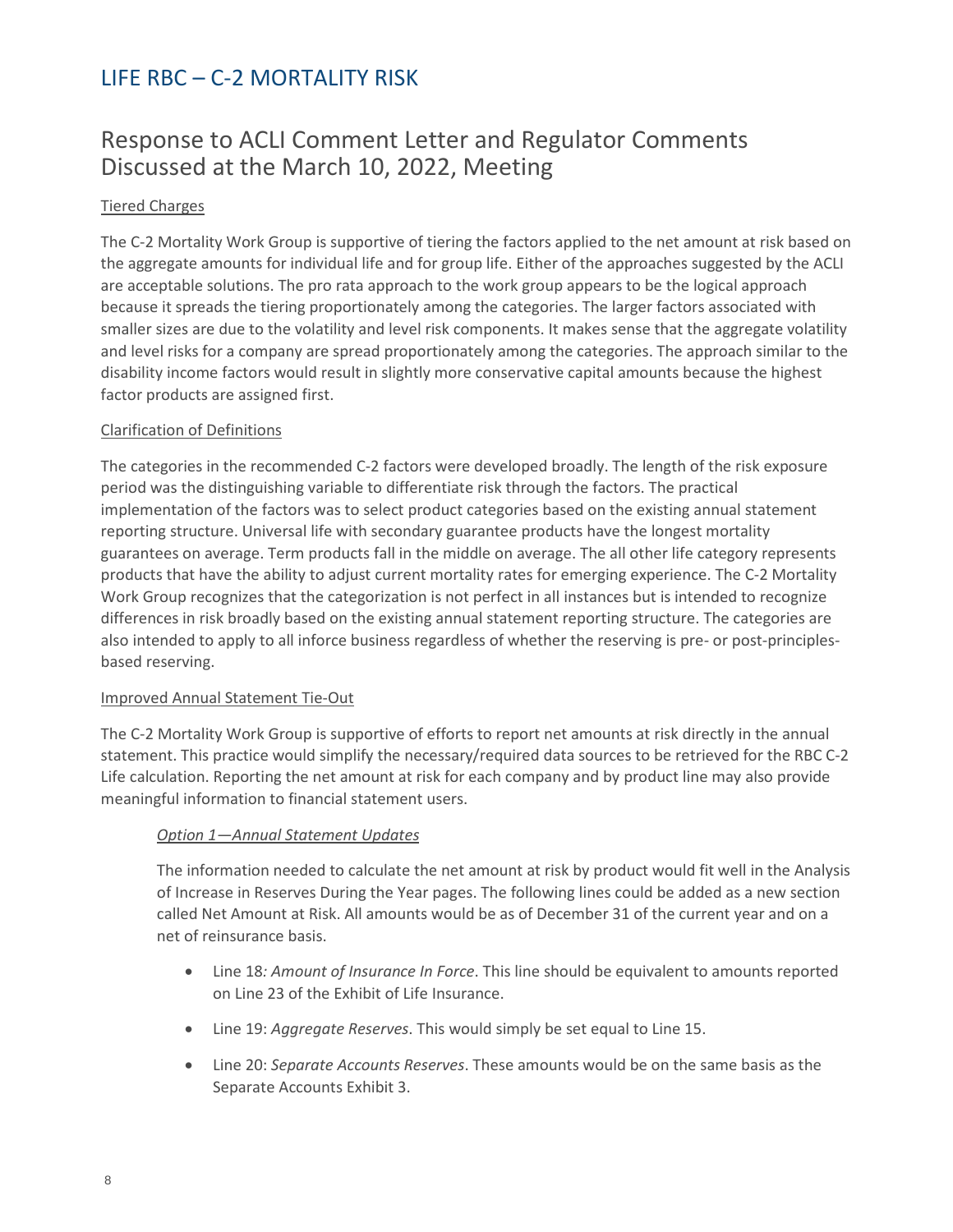- Line 21*: Modified Coinsurance Reserves*. These amounts would be on the same basis as Schedule S.
- Line 22: *Net Amount at Risk*. This would be calculated as Line 18 Line 19 Line 20 Line 21

Furthermore, the Whole Life column 3 could be expanded into two lines of business to distinguish between participating and non-participating contracts.

#### *Option 2—Annual Statement Updates*

The information needed to calculate the net amount at risk for the three categories (Life Policies with Pricing Flexibility, Term Life Policies without Pricing Flexibility, and Permanent Life Policies without Pricing Flexibility) could be addressed through a table in a new note, line, or item within Notes to Financial Statements. The following lines would be included in the table with four columns for the three RBC categories and a total column. All amounts would be as of December 31 of the current year and on a net of reinsurance basis.

- Line 1: *Amount of Insurance In Force*. This line should be equivalent to amounts reported on Line 23 of the Exhibit of Life Insurance.
- Line 2: *Aggregate Reserves*. This would set equal to Line 15 of the Analysis of Increase in Reserves During the Year.
- Line 3: *Separate Accounts Reserves*. These amounts would be on the same basis as the Separate Accounts Exhibit 3.
- Line 4: Modified Coinsurance Reserves. These amounts would be on the same basis as Schedule S.
- Line 5: *Net Amount at Risk*. This would be calculated as Line 1 Line 2 Line 3 Line 4

In order to populate the RBC categories, a principle-based assessment would need to be completed by each company. Pricing flexibility for life insurance is determined as the ability to materially adjust rates on in force contracts through changing premiums and/or non-guaranteed elements as of the valuation date and within the next 5 policy years. A material rate adjustment is defined as the ability to recover, on a present value basis, the difference in mortality provided for in the factors for contracts with and without pricing flexibility.

#### *Group Life Annual Statement Updates Under Option 1 or Option 2*

The information needed to calculate the net amount at risk for the two categories (Group & Credit Life with Remaining Rate Terms 36 Months and Under, Group & Credit Life with Remaining Rate Terms Over 36 Months) could be addressed through a table in a new note, line or item within Notes to Financial Statements. The following lines would be included in the table with three columns for the two RBC categories and a total column. All amounts would be as of December 31 of the current year and on a net of reinsurance basis.

• Line 1: *Amount of Insurance In Force*. This line should be equivalent to amounts reported on Line 23 of the Exhibit of Life Insurance.